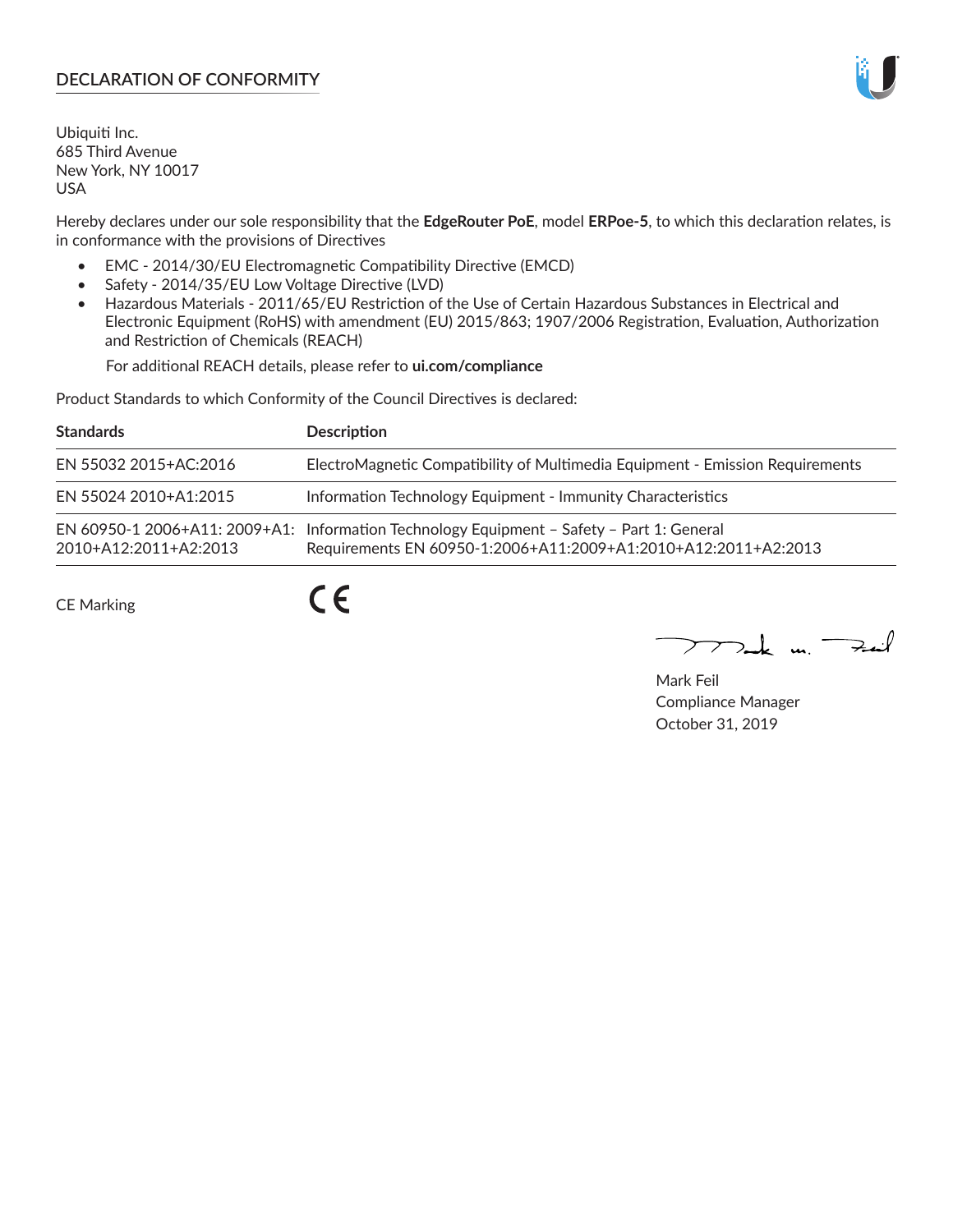# **DECLARATION OF CONFORMITY**



## **български** [Bulgarian]

С настоящото Ubiquiti декларира, че това устройство ERPoe-5 е в съответствие със съществените изисквания и други приложими разпоредби на Директиви 2014/30/ЕС, 2014/35/ЕС.

## **Hrvatski** [Croatian]

Ubiquiti ovim putem izjavljuje da je ovaj uređaj ERPoe-5 sukladan osnovnim zahtjevima i ostalim bitnim odredbama Direktiva 2014/30/EU, 2014/35/EU.

# **Čeština** [Czech]

Ubiquiti tímto prohlašuje, že toto ERPoe-5 zařízení, je ve shodě se základními požadavky a dalšími příslušnými ustanoveními směrnic 2014/30/EU, 2014/35/EU.

## **Dansk** [Danish]

Hermed, Ubiquiti, erklærer at denne ERPoe-5 enhed, er i overensstemmelse med de væsentlige krav og øvrige relevante krav i direktiver 2014/30/EU, 2014/35/EU.

## **Nederlands** [Dutch]

Hierbij verklaart Ubiquiti, dat deze ERPoe-5 apparaat, in overeenstemming is met de essentiële eisen en de andere relevante bepalingen van richtlijnen 2014/30/EU, 2014/35/EU.

### **English**

Hereby, Ubiquiti, declares that this ERPoe-5 device, is in compliance with the essential requirements and other relevant provisions of Directives 2014/30/EU, 2014/35/EU.

## **Eesti keel** [Estonian]

Käesolevaga Ubiquiti kinnitab, et antud ERPoe-5 seade, on vastavus olulistele nõuetele ja teistele asjakohastele sätetele direktiivide 2014/30/EL, 2014/35/EL.

### **Suomi** [Finnish]

Täten Ubiquiti vakuuttaa, että tämä ERPoe-5 laite, on yhdenmukainen olennaisten vaatimusten ja muiden sitä koskevien direktiivien 2014/30/EU, 2014/35/EU.

### **Français** [French]

Par la présente Ubiquiti déclare que l'appareil ERPoe-5, est conforme aux exigences essentielles et aux autres dispositions pertinentes des directives 2014/30/UE, 2014/35/UE.

### **Deutsch** [German]

Hiermit erklärt Ubiquiti, dass sich dieses ERPoe-5 Gerät, in Übereinstimmung mit den grundlegenden Anforderungen und den anderen relevanten Vorschriften der Richtlinien 2014/30/EU, 2014/35/EU befindet.

### **Ελληνικά** [Greek]

Δια του παρόντος, Ubiquiti, δηλώνει ότι αυτή η συσκευή ERPoe-5, είναι σε συμμόρφωση με τις βασικές απαιτήσεις και τις λοιπές σχετικές διατάξεις των οδηγιών 2014/30/EE, 2014/35/EE.

### **Magyar** [Hungarian]

Ezennel Ubiquiti kijelenti, hogy ez a ERPoe-5 készülék megfelel az alapvető követelményeknek és más vonatkozó 2014/30/EU, 2014/35/EU irányelvek rendelkezéseit.

### **Íslenska** [Icelandic]

Hér, Ubiquiti, því yfir að þetta ERPoe-5 tæki er í samræmi við grunnkröfur og önnur viðeigandi ákvæði tilskipana 2014/30/ESB, 2014/35/ESB.

### **Italiano** [Italian]

Con la presente, Ubiquiti, dichiara che questo dispositivo ERPoe-5, è conforme ai requisiti essenziali ed alle altre disposizioni pertinenti delle direttive 2014/30/UE, 2014/35/UE.